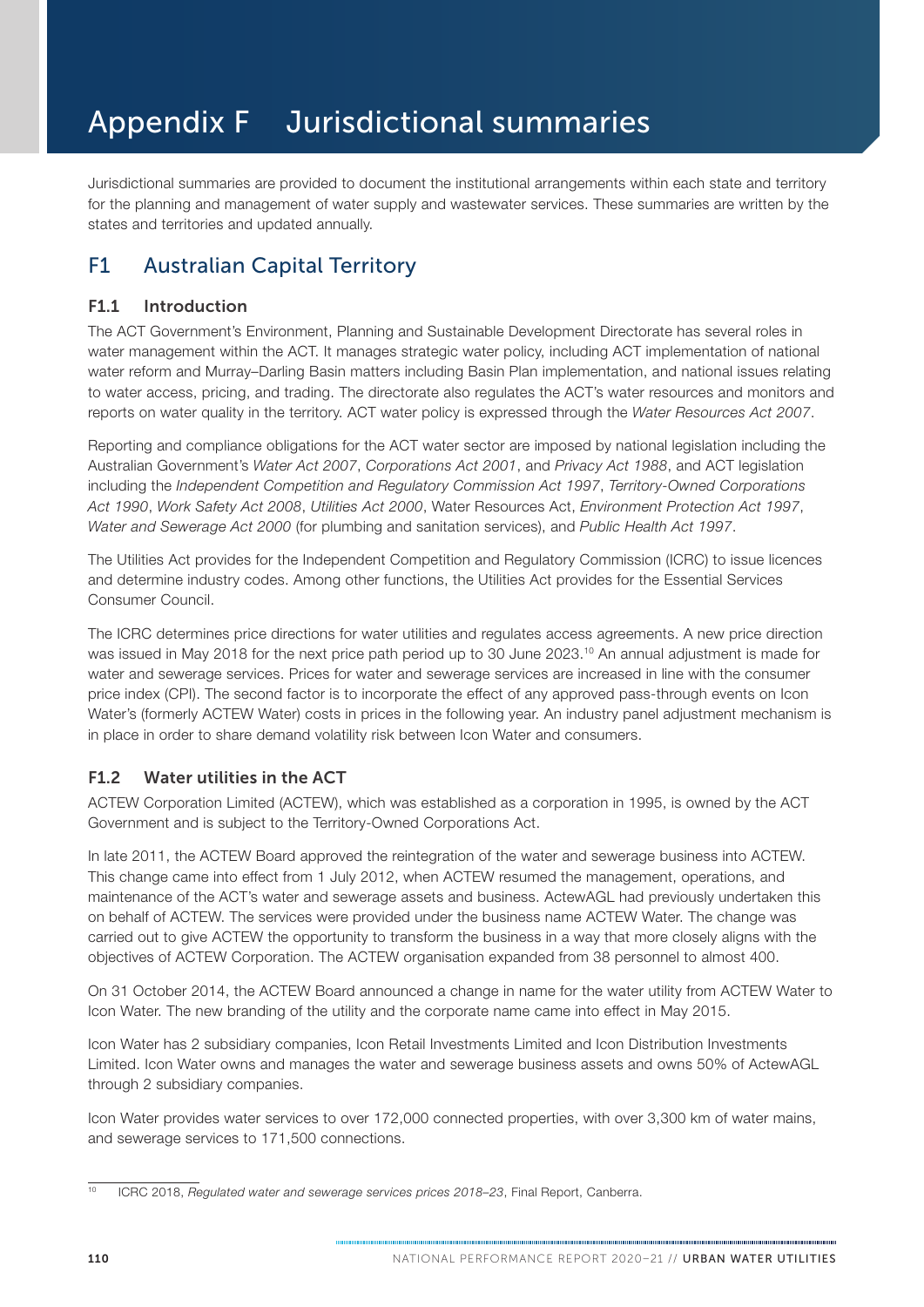The ACT Auditor-General is Icon Water's auditor. Private firms provided internal audit services. Icon Water reports regularly to the ACT Government. Strategic planning for the sewage treatment plants culminated in the release of the *Lower Molonglo Water Quality Control Centre Strategic Plan*.

### F1.3 Operation of water utilities

ACT Health regulates water quality under the territory's Public Health Act, in accordance with the *Australian Drinking Water Guidelines 2011*. Water quality testing was undertaken in accordance with these guidelines. Icon Water achieved 100% compliance with the Public Health (Drinking Water) Code of Practice (2007) in 2019–20.11 Icon Water also published its *Annual drinking water quality report 2019–20* in accordance with the code in 2020.

Icon Water also provides water services to Queanbeyan City Council under the updated Queanbeyan Water Supply Agreement 2008.

The enlargement of the Cotter Dam was completed in August 2013. The Murrumbidgee–Googong pipeline (M2G) was completed in August 2012. Icon Water has incorporated the pipeline's operations and maintenance into its standard operating practices and it will be used when required.

# F1.4 Performance reporting

Icon Water's commercial and business objectives, activities, and priorities, as agreed by voting shareholders, are detailed in its annual statement of corporate intent. Icon Water released its statement for 2017–18 to 2020–21 in May 2017.

The *Icon Water annual report to the ACT Government 2019–20* was provided to the ACT Government in September 2020.

Quarterly reports of progress on the priorities outlined in the statement of corporate intents, and for financial and operational matters as well as reports and briefings on key and emerging issues, were provided to the voting shareholders during the year.

# F2 New South Wales

#### F2.1 Introduction

In New South Wales, urban water supply and sewerage services are provided by 3 state-owned water utilities, 93 local water utilities (LWUs)<sup>12</sup> and a number of privately owned utilities.

Various regulatory agencies have responsibility for the establishment and operation of the water utilities. The Independent Pricing and Regulatory Tribunal (IPART) is the licence-compliance and price regulator for the 3 major state-owned water utilities in New South Wales: Hunter Water Corporation, Sydney Water Corporation, and WaterNSW (bulk water services in metropolitan and regional New South Wales). IPART is also the licence-compliance regulator for private water utilities in NSW and the price regulator that determines the maximum prices that 2 regional LWUs – Central Coast Council and Essential Energy (Broken Hill) – and one private water utility (the Sydney Desalination Plant) can charge their customers for the provision of water and sewerage services.

The Department of Planning, Industry and Environment (DPIE) oversees and monitors water utility performance, and is the primary policymaker for all water utilities and regulator for the 93<sup>13</sup> regional LWUs, which serve a total urban population of 2.05 million (with coverage of 98% for water supply and 96% for sewerage). The infrastructure current replacement cost for regional LWUs is \$31.1 billion and annual revenue is \$1.72 billion.

<sup>11</sup> Icon Water Limited 2020, *2019–20 Annual report to the ACT Government*, Canberra.

<sup>&</sup>lt;sup>12</sup> In addition to 92 LWUs in regional New South Wales, Hawkesbury City Council provides sewerage services only within Sydney Water's area of operation.

<sup>13</sup> The NSW *Local Government Act 1993* has been amended as a consequential amendment to the NSW Water Industry *Competition Amendment Act 2021*, enabling DPIE Water to be the primary regulator for Hawkesbury City Council's sewerage business. The amended provisions are expected to take effect in 2022.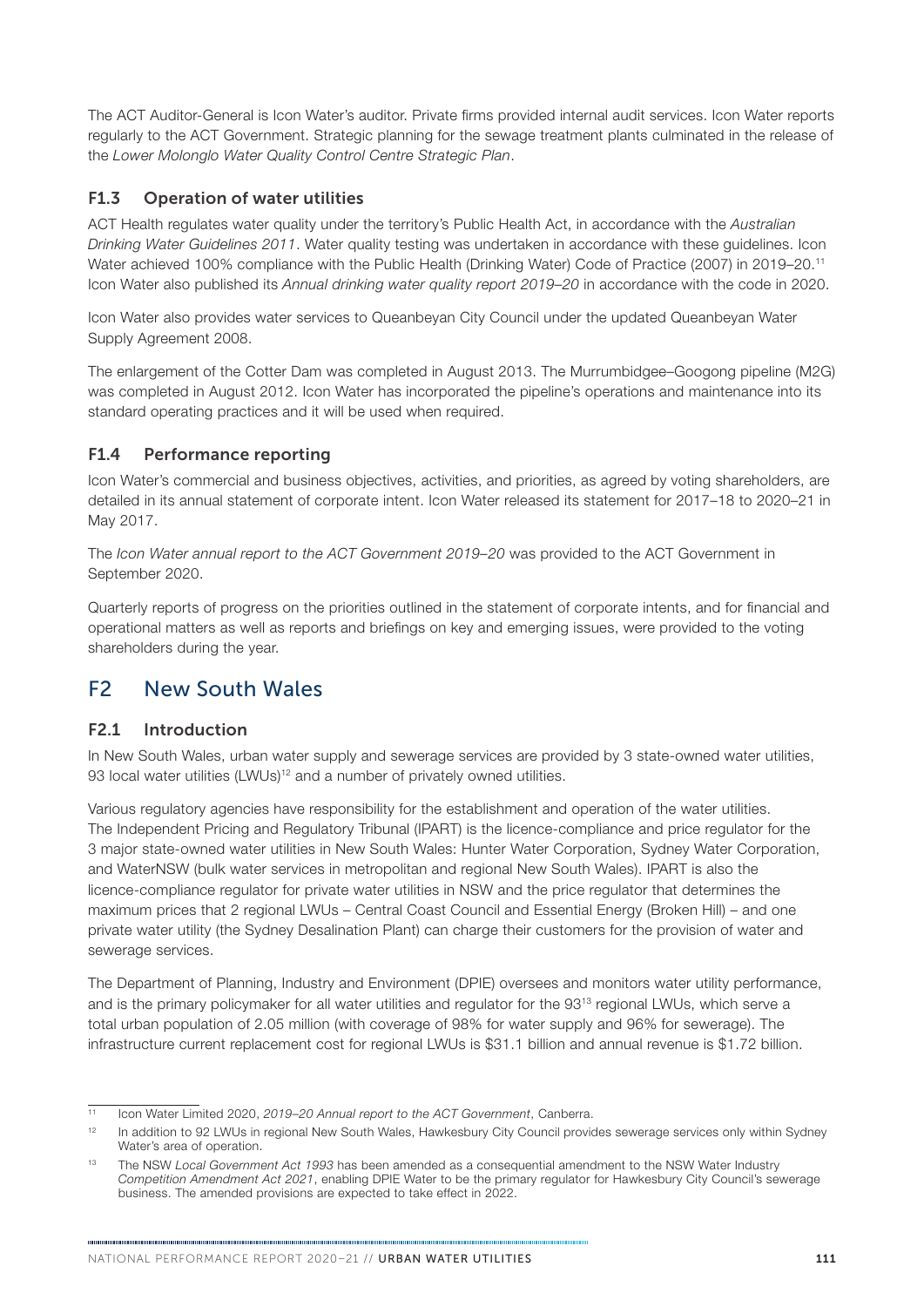APPENDIX F JURISDICTIONAL SUMMARIES APPENDIX F JURISDICTIONAL SUMMARIES

A number of other agencies, including NSW Health, the NSW Environment Protection Authority (EPA), the Office of Local Government, SafeWork NSW, the Natural Resource Access Regulator and Dam Safety NSW, are each responsible for aspects of the regulation of New South Wales water utilities.

The state's water utilities have obligations under Australian and New South Wales legislation, including the Australian Government's *Corporations Act 2001*, *Privacy Act 1988*, and *Water Act 2007*, and the following New South Wales legislation: *Water Management Act 2000*, *Water Act 1912*, *Protection of the Environment Operations Act 1997*, *Independent Pricing and Regulatory Tribunal Act 1992*, *Environmental Planning and Assessment Act 1979*, *State Owned Corporations Act 1989*, *Dams Safety Act 2015*, *Local Government Act 1993*, *Fisheries Management Act 1994*, *Public Health Act 2010*, *Fluoridation of Public Water Supplies Act 1957*, *Work Health and Safety Act 2011*, *Public Finance and Audit Act 1983*, *Water Industry Competition Act 2006*, *Hunter Water Act 1991*, *Sydney Water Act 1994*, and the *Water NSW Act 2014*.

# F2.2 Establishment of water utilities

The 3 New South Wales state-owned utilities (Sydney Water Corporation, WaterNSW, and Hunter Water Corporation) are created by and derive their responsibilities and areas of operations from their respective Acts (the Sydney Water Act, the Water NSW Act, and the Hunter Water Act) and operate as major utilities under the Water Management Act.

The 92 regional LWUs derive their responsibilities from and operate mainly under the Local Government Act. Four LWUs (Central Coast Council, Essential Energy, WaterNSW [but only in relation to the Fish River water supply scheme] and Cobar Water Board) operate as water supply authorities under the Water Management Act.

# F2.3 Operation of water utilities

The regulatory oversight of water utilities in New South Wales is shared between different agencies. IPART regulates operating licences that have been issued to Sydney Water Corporation (under Part 5 of the Sydney Water Act), Hunter Water Corporation (under Part 5 of the Hunter Water Act), and WaterNSW (under Part 2 of the Water NSW Act). The operating licences include obligations relating to water quality, water conservation, system performance standards, environmental/catchment management, asset management, customer relations, compliance, and performance reporting. IPART also determines the maximum prices these utilities can charge its customers for water services.

IPART conducts major operational audits each year. These identify any areas of non-compliance and make recommendations to improve performance. It also undertakes end-of-term reviews of operating licences and makes recommendations to the relevant minister on the terms for renewal of the licences.

The Department of Planning, Industry and Environment is the primary regulator of LWUs, under sections 56ff and 409(6) of the Local Government Act, and administers the New South Wales Government's comprehensive Best-Practice Management of Water Supply and Sewerage Framework [\(https://www.industry.nsw.gov.au/](https://www.industry.nsw.gov.au/water/water-utilities) [water/water-utilities\)](https://www.industry.nsw.gov.au/water/water-utilities). The Framework is the key policy and regulatory framework for strategic service planning, management, pricing, performance reporting and continuing performance improvement of the LWUs. Eligibility for dividend payments to councils' general revenue is conditional on the substantial compliance with the Framework.

Under the current Framework each LWU needs to prepare and implement a 30-year integrated water cycle management (IWCM) strategy and strategic business plan (SBP) in consultation with their community.

The IWCM strategy is critical for long-term strategic planning for ensuring that all water security, water quality and sewage management needs and risks in the LWU's urban water supply and sewerage systems are addressed within the planning horizon. An IWCM strategy sets levels of service and associated investment priorities, including 30-year total asset management plan and associated investment strategy and financial plan, and a drought contingency and emergency response plan, based on system demand analysis and secure yield analysis, strategic options analysis and solutions identification in accordance with the department's 2019 IWCM Checklist. The Department of Planning, Industry and Environment reviews each LWU's IWCM strategy and provides confirmation to each utility that its final IWCM strategy is sound.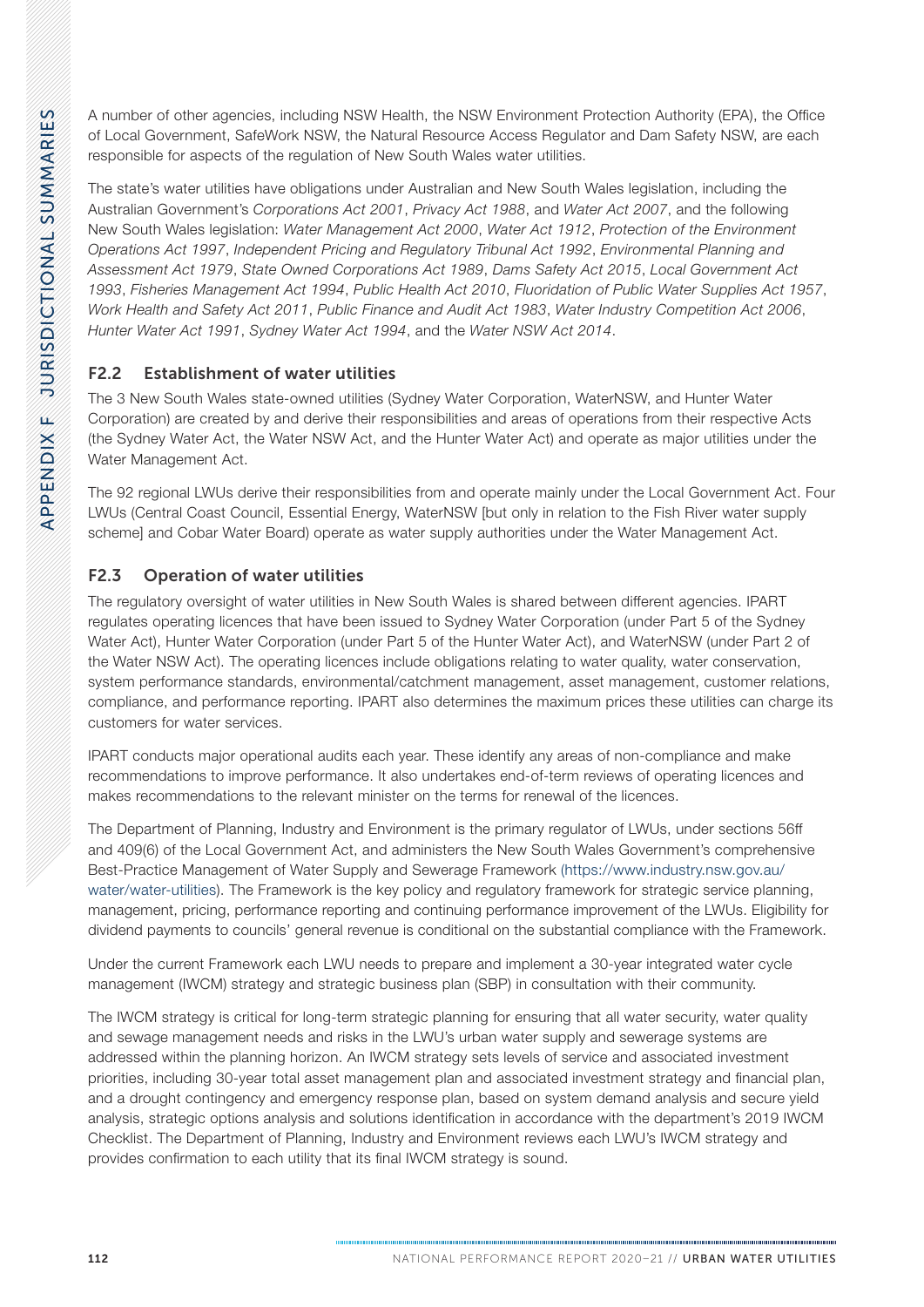The New South Wales Government has developed guidelines on assuring future urban water security. These guidelines build on the NSW Security of Supply Basis (the robust NSW methodology used for determining the appropriate size of a regional water supply headworks system) and a pilot study for 11 urban water supplies in regional New South Wales.

Each LWU needs to assess the impact of climate variability on the secure yield of its water supply system in accordance with the water security guidelines. Secure yield assessments are therefore an integral part of the utility's IWCM strategy.

Proposed construction or modification of water or sewage treatment works or for the development of a water-recycling system in New South Wales requires approval under section 60 of the Local Government Act. This ensures that an independent and objective review of the proposed works is undertaken by the Department of Planning, Industry and Environment, where insights and expertise obtained from the department's involvement in overseeing the design and operation of these works can be effectively utilised. The review provides assurance that the proposed infrastructure will be fit for purpose and will provide a robust, safe, cost-effective, and sound solution, without wasteful 'gold-plating'. Similarly, the acceptance of a high-risk or medium-risk trade waste discharge to the sewerage system requires a departmental concurrence under section 90(1) of the Local Government Act.

Under section 61 of the Local Government Act, the department conducts regular inspections of LWU treatment works and provides feedback and mentoring to the LWU operators. Each operator in charge of a water or sewage treatment works in regional New South Wales is required to have appropriate qualifications and experience.

The department conducts operator-training courses for LWU water and sewage treatment works operators.

The annual performance of each of the LWUs activities and outcomes is publicly reported via the interactive performance monitoring data dashboard [\(https://www.industry.nsw.gov.au/water/water-utilities/lwu-performance](https://www.industry.nsw.gov.au/water/water-utilities/lwu-performance-monitoring-data)[monitoring-data](https://www.industry.nsw.gov.au/water/water-utilities/lwu-performance-monitoring-data)) and the NSW Water supply and sewerage benchmarking reports.

NSW Health regulates water quality in New South Wales and administers functions relating to water suppliers (Sydney Water Corporation, Hunter Water Corporation, and the regional LWUs) under the Public Health Act. NSW Health also enters into memorandums of understanding with the metropolitan water utilities (including WaterNSW) to facilitate interaction between the agencies and to establish the scope of drinking water management plans and procedures for communicating the results of water quality programs. NSW Health also conducts the NSW Drinking Water Quality Program, which tests and monitors the water quality of samples collected by the LWUs in accordance with the Australian Drinking Water Guidelines 2011.

Under the Public Health Act, each water supplier needs to prepare and implement a risk-based drinking water management system in accordance with the Australian Drinking Water Guidelines 2011. The water quality management system is regulated by NSW Health.

#### F2.4 Water utilities in New South Wales

Sydney Water Corporation, a statutory corporation wholly owned by the New South Wales Government, is Australia's largest water utility, with an area of operations covering almost 13,000 km2. It provides drinking water, recycled water, wastewater services, and some stormwater services to more than 5 million people in Sydney, the Illawarra, and the Blue Mountains. Drinking water is sourced from a network of dams managed by WaterNSW, from the Hawkesbury River, and from the desalination plant at Kurnell before it is treated and delivered to customers.

WaterNSW is a state-owned corporation established in 2015 by the Water NSW Act through the merging of the Sydney Catchment Authority and State Water Corporation. WaterNSW supplies raw water in bulk. The urban component of WaterNSW reporting is based on the former Sydney Catchment Authority area of operations as defined in its operating licence and includes catchments in the Blue Mountains, Shoalhaven, Warragamba, upper Nepean, and Woronora areas. WaterNSW also provides bulk water services in regional New South Wales and operates the Fish River water supply scheme.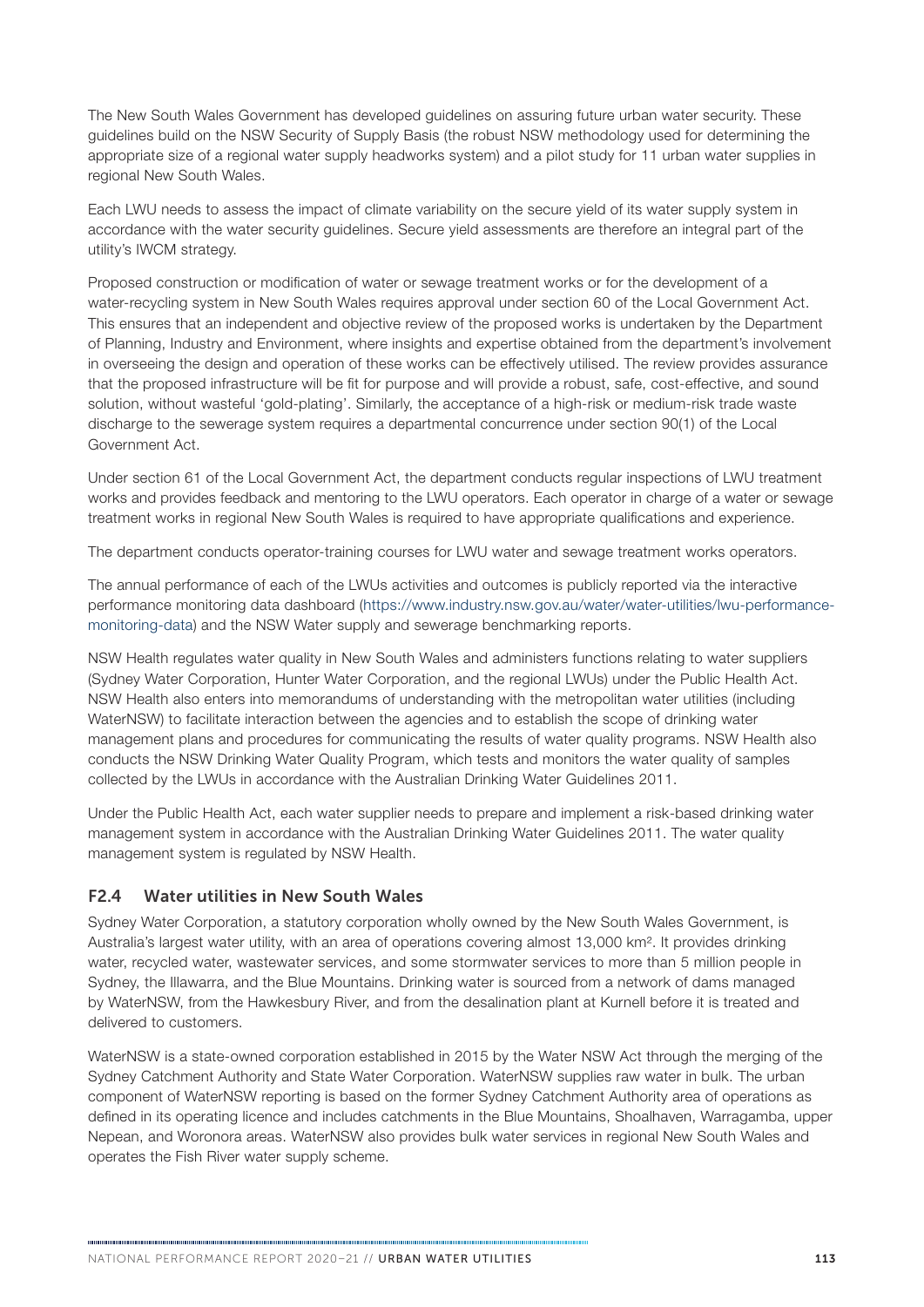Hunter Water Corporation is a wholly state-owned corporation providing drinking water, recycled water, wastewater and some stormwater services to almost 600,000 people in the lower Hunter region. The Hunter Water area of operations covers the local government areas of Cessnock, Lake Macquarie, Maitland, Newcastle, Port Stephens, and Dungog and parts of Singleton.

Regional New South Wales currently has 93 LWUs. Ninety of these LWUs are either general purpose local government councils or county councils, which operate as financially separate to general council operations. Other LWUs operate as water supply authorities under the Water Management Act, including the Cobar Water Board, Essential Energy and WaterNSW for the Fish River Water Supply.14 The 93 regional LWUs in New South Wales range in area from 285 km<sup>2</sup> (Orange City Council) to over 50,000 km<sup>2</sup> (Central Darling Shire Council), while the population served ranges from 1,000 (Central Darling Shire Council) to over 300,000 (Central Coast Council). There are 29 LWUs that serve 10,000 or more connected properties.

Performance monitoring and reporting are considered important for public accountability and have been strongly endorsed by the New South Wales Government, IPART, and the Productivity Commission.15

The state-owned water utilities are required to report on the performance indicators in their operating licences and this reporting is audited through the operating licence audit. The audit results are presented to the responsible minister. These utilities also report the National Water Initiative performance indicators required for the Urban NPR.

With the exception of the pricing and financial indicators, IPART audits one-third of the auditable NWI indicators each year. The audit is conducted concurrently with the annual operating licence audits. The Audit Office of NSW, or other qualified auditors, audits the pricing and financial NWI indicators once every 3 years.

LWUs are required to annually report the fair value and the current replacement cost depreciation of their water supply and sewerage assets in their audited annual financial statements.

The Department of Planning, Industry and Environment annually reports the performance of all the New South Wales utilities by way of its NSW Performance Monitoring and Reporting System.

- The audit of the 30 NWI financial performance indicators is affected by the annual independent audit of the financial statements of each of the 93 regional LWUs.
- All the auditable non-financial performance indicators are independently audited every 3 years for each of the 29 regional NSW utilities that are required to report nationally.

The remainder of the information reported in the NSW Performance Monitoring and Reporting System is not independently audited; however, to assure data accuracy and reliability, the data are subject to a comprehensive quality assurance process.

The NSW Performance Monitoring and Reporting System functions as a 'one stop shop' to minimise red tape and to avoid duplication in reporting. The NSW Performance Monitoring and Reporting System provides LWU performance data to the Bureau of Meteorology annually (for the Urban NPR) and the Australian Bureau of Statistics, as well as for the NSW State of the Environment Report.

#### Private water utilities

In New South Wales, private utilities can also provide water and sewerage services if licensed under the Water Industry Competition Act (WIC Act). The WIC Act is designed to encourage competition in the supply of water and wastewater services and facilitate private sector delivery of recycled water infrastructure. The Act sets out a licensing and compliance framework and establishes strict rules to ensure drinking water meets Australian standards, recycled water is 'fit for purpose', and all services are delivered safely, reliably and with minimal environmental impacts.

<sup>&</sup>lt;sup>14</sup> Councils exercising water supply and/or sewerage functions do so under the Local Government Act, including under a division generally administered by the minister responsible for water. Central Coast Council exercises its functions under both the Local Government Act and as a water supply authority under the Water Management Act. The Cobar Water Board, Essential Energy and WaterNSW (for the Fish River Water Supply) carry out their functions under the Water Management Act.

<sup>15</sup> Productivity Commission 2011, *Australia's urban water sector*, Report No. 55, Final Inquiry Report, Canberra.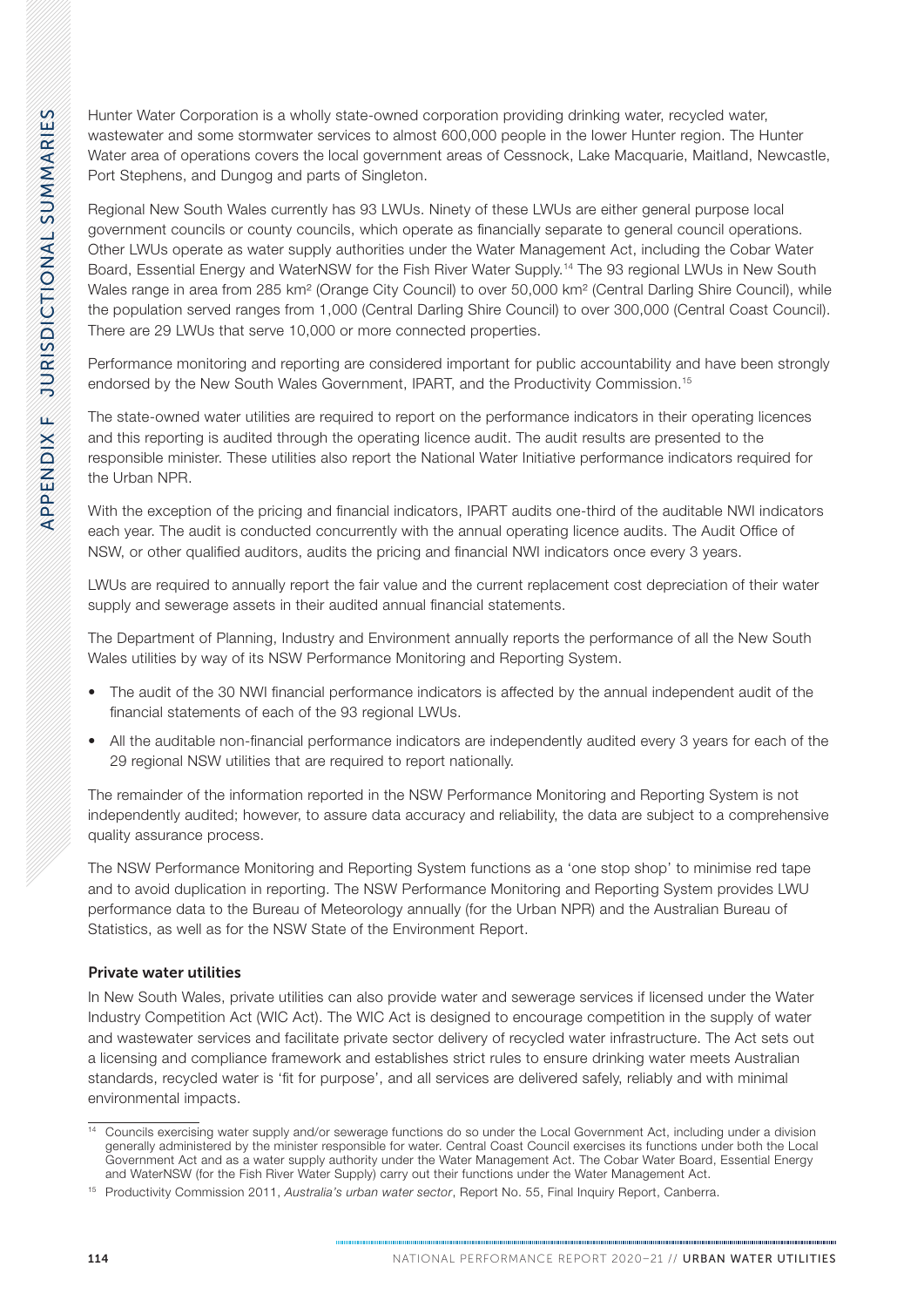The Minister for Water, Property and Housing administers the WIC Act and is advised by the Department of Planning, Industry and Environment. IPART administers the licensing system, which includes assessing licence applications and making recommendations to the minister on whether to grant a licence, as well as auditing and enforcing licences. All licensees are required to report annually against a limited suite of NPR indicators. At this stage, no current licences have the 10,000 connections that would trigger reporting requirements for this report.

The WIC Act commenced operation on 8 August 2008. There are now 21 private water schemes licensed to operate in NSW. As at June 2021, these schemes were providing services to 7,190 drinking water customers, 11,102 recycled water customers, and 9,786 sewerage customers. Comprehensive reforms of the licensing framework were recently enacted, including:

- narrowing the focus of regulation on higher-risk utility-like schemes such as large-scale drinking water production, recycling and sewerage schemes or those servicing 30 or more residential or small business customers
- separating the licensing of operators and retailers from the approval of individual schemes so operators do not need to apply for a new licence for each scheme they operate
- requiring more rigorous assessment of the financial viability of proposed schemes to check their longevity and affordability and minimise the risk of last-resort events
- strengthening customer protection by introducing a deemed standard customer contract and new operatorof-last-resort arrangements to protect customers if an operator should fail financially.

The reforms will come into effect in late 2022 once the supporting regulations have been revised in line with the amendments to the Act.

# F3 Northern Territory

#### F3.1 Introduction

The Northern Territory's *Water Supply and Sewerage Services Act 2000* provides the regulatory framework for the territory's water and sewerage industry. The NT Department of Treasury and Finance and the Northern Territory Treasurer are responsible for administering this Act insofar as it relates to economic regulation; the Northern Territory Minister for Essential Services in terms of its relationship to licensed supply and service; and the Department of Health (NT) in terms of its relationship to water quality standards.

The objects of the Water Supply and Sewerage Services Act are:

- to promote the safe and efficient provision of water supply and sewerage services
- to establish and enforce standards of service in water supply and sewerage services
- to facilitate the provision of financially viable water supply and sewerage services
- to protect the interests of customers.

Among other things, this Act provides for the following:

- that the supply of water and sewerage services be licensed, and that licences issued by the Utilities Commission are for defined, gazetted, geographical areas
- that the Minister be responsible for the declaration of water supply and sewerage service licence areas (by notice in a government gazette).

Power and Water Corporation (the licensed utility) is subject to water quality monitoring programs and emergency directions issued by the Chief Health Officer (Department of Health).

The Northern Territory Utilities Commission is the independent industry regulator. It has responsibility for the licensing functions conferred by the Water Supply and Sewerage Services Act.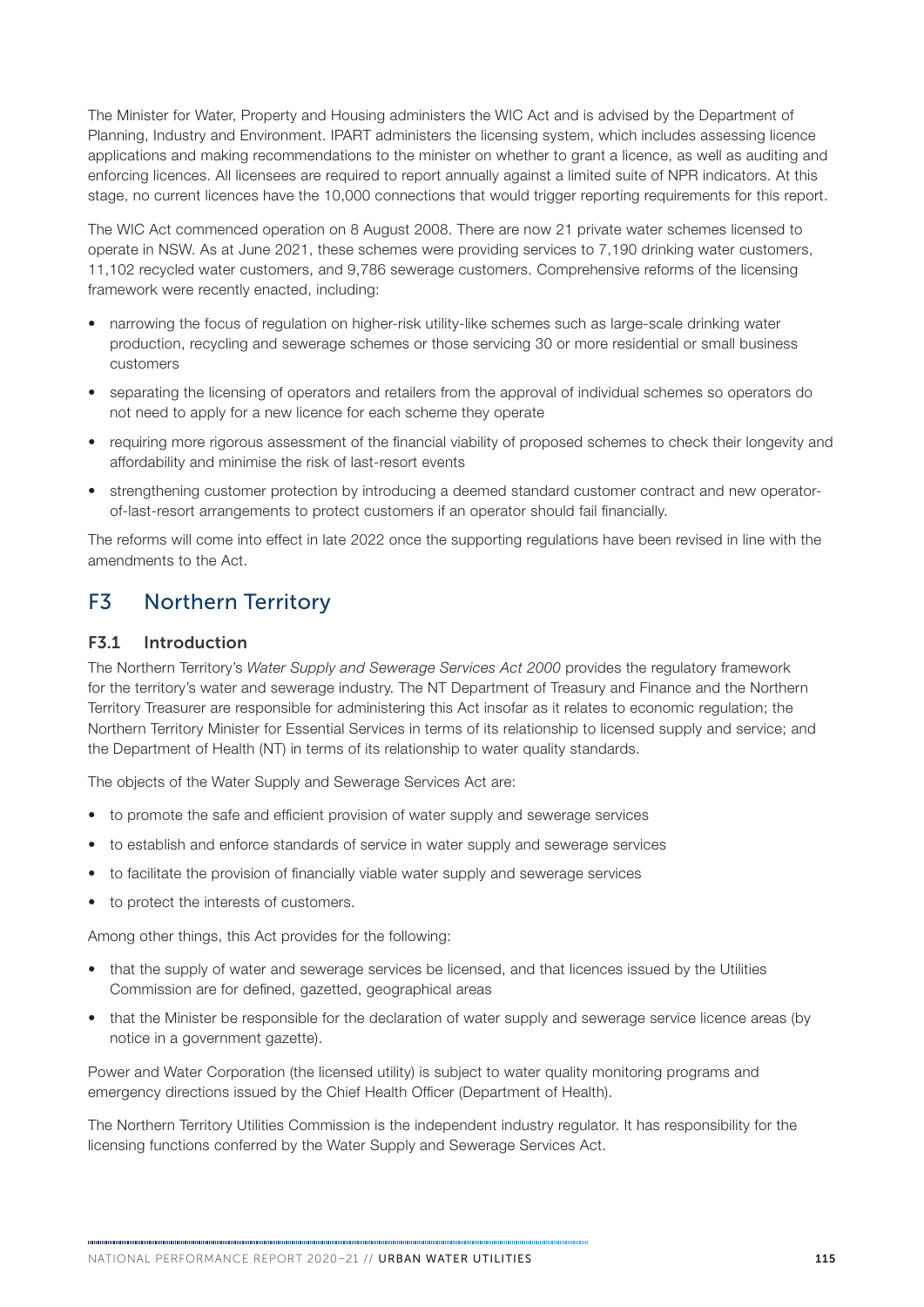Statutory conditions of water and sewerage licences issued under this Act include:

- that the licensee monitors and reports to the Utilities Commission on compliance with the licence
- that the licensee procures an audit, if required by the Utilities Commission, of its compliance with the terms of the licence.

The NT *Water Act 1992* is another major piece of legislation pertaining to the regulation of water in the territory. This Act provides for the investigation, allocation, use, control, protection, management, and administration of water resources, and for related purposes. The Water Act also allows for the issue of waste discharge licences and water extraction licences by the Controller of Water Resources (Department of Environment, Parks and Water Security [NT]).

# F3.2 Operation of water utilities

Power and Water Corporation is responsible for monitoring the quality of drinking water in line with its Drinking Water Operational and Verification Monitoring Program and reports the results to the Chief Health Officer. The program is based on the Australian Drinking Water Guidelines 2011.

While Power and Water Corporation has primary responsibility for providing safe drinking water, several government agencies are also involved. The Department of Health applies the guidelines and monitors compliance with them in the interest of public health, and the Department of Environment, Parks and Water Security and the Northern Territory Environment Protection Authority (NT EPA) also have roles in protecting water quality, including the regulation and management of water resources and the regulation of pollution control.

The NT Department of Infrastructure, Planning and Logistics has a major role in protecting water quality through land-use planning in the territory. In addition, NT legislation such as the Water Act and the *Land Acquisition Act 1978* contain provisions for infrastructure and land use relating to water supply.

A condition of the waste discharge licences issued to Power and Water Corporation is the submission to the NT EPA of annual audit and compliance reports related to environmental impacts that discharged water may cause, and the assessment of water-recycling schemes. The corporation also investigates and reports to the NT EPA on pollution incidents under the NT *Waste Management and Pollution Control Act 1998*.

Water and sewerage tariffs and charges for the Power and Water Corporation are regulated by the NT Government via a Water and Sewerage Pricing Order issued by the Treasurer as Regulatory Minister. The Utilities Commission monitors compliance with the Pricing Order and enforces it under section 23 of the NT *Utilities Commission Act 2000*. The Commission is also required to investigate any complaints made by customers about non-compliance with the prices outlined in the order.

# F3.3 Water utilities in the Northern Territory

In the Northern Territory, Power and Water Corporation's water and sewerage business is licensed and is responsible for the supply of water and sewerage services to the territory's 5 major centres (Darwin, Katherine, Tennant Creek, Alice Springs, and Yulara) and 13 minor centres.

No significant distinction between urban and rural areas is made under the legislation or the licensing framework under which Power and Water Corporation operates. Geographical coordinates (latitude and longitude) define the declared water supply and sewerage service licence.

#### F3.4 Performance reporting

Urban NPR data is gathered within Power and Water Corporation by a central coordinator, who collates the report, while other areas in the organisation supply information. Some key NPR indicators are provided to Power and Water Corporation's executive management, board, and shareholders on a regular basis. Performance data that is publicly available are reviewed and/or signed off at the senior management level. NPR data are signed off at the senior management level. Some NPR indicators are audited at an aggregate level.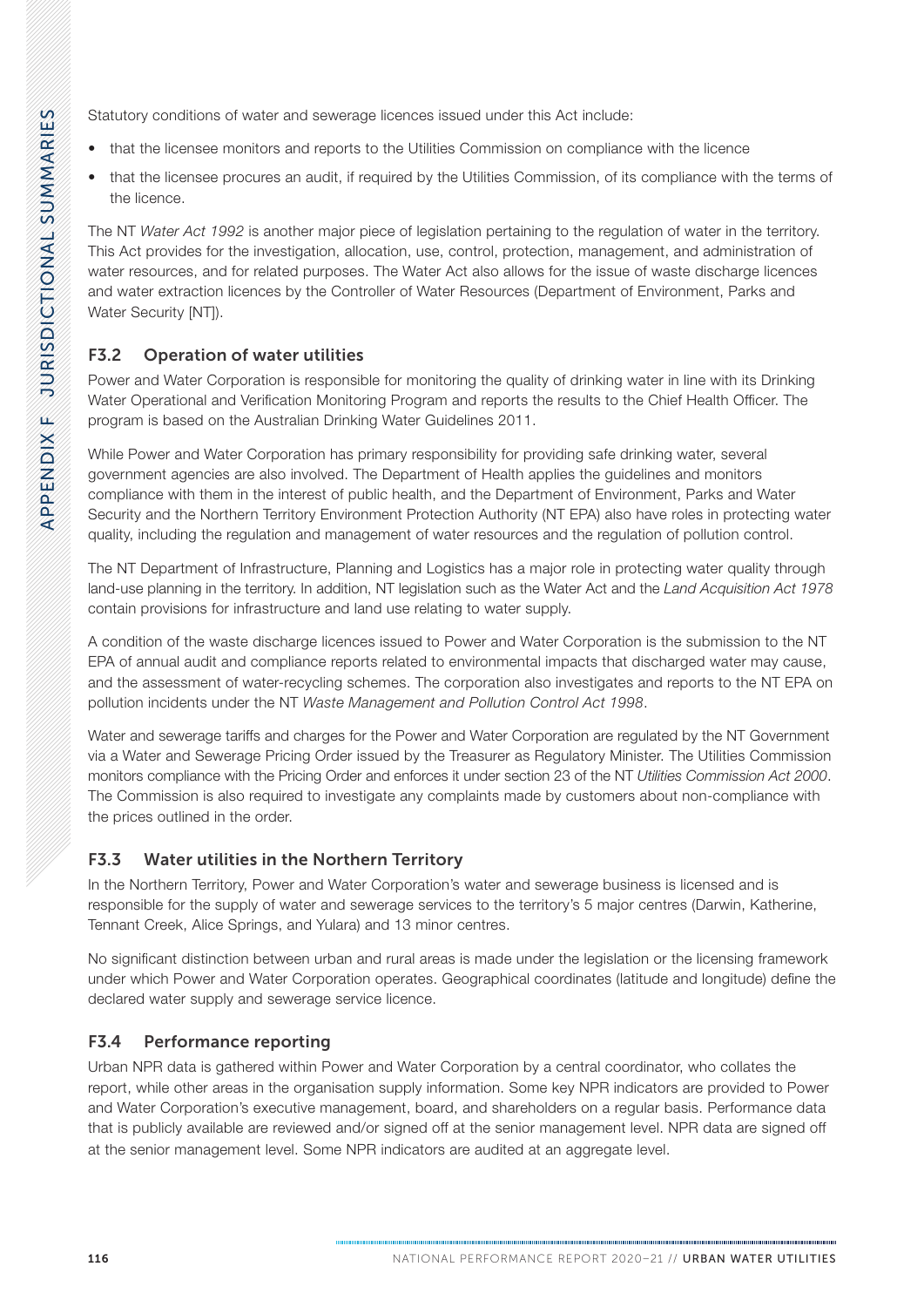# F4 South Australia

#### F4.1 Introduction

The SA *Water Industry Act 2012* and Water Industry Regulations 2012 establish the regulatory framework for the water and sewerage industry, covering economic regulation, technical regulation, water planning, and customer complaint handling. The Water Industry Act commenced on 1 July 2012 and governs all water industry entities providing 'retail services' to SA customers.

The Essential Services Commission (the Commission) is the independent economic regulator of water and sewerage retail services in the state. The Commission's primary objective is to protect the long-term interests of SA consumers with respect to the price, quality, and reliability of those services.

The Commission is responsible for the economic regulation of water and sewerage services in the state. This role includes industry licensing, consumer protection, retail pricing, and performance monitoring.

The Department for Environment and Water is responsible for the management of the state's water resources through administering the *Landscape South Australia Act 2019*; it also has a role in policy development relevant to the Water Industry Act.

Regional landscape boards are responsible for developing water allocation plans for prescribed water resource areas as required by the Landscape South Australia Act.

The Office of the Technical Regulator, which sits within the Department for Energy and Mining, has the following main functions:

- development of technical standards in connection with the water industry
- monitoring and regulating technical standards with respect to water and sewerage installations and associated equipment, products and materials (including on the customer's side of any connection point) and plumbing
- providing advice in relation to safety or technical standards in the water industry to the Commission at its request, and in the plumbing industry
- fulfilling any further function assigned to the Technical Regulator under the Act.

SA Health ensures that drinking water is delivered to consumers according to the requirements of the *Safe Drinking Water Act 2011* and the Safe Drinking Water Regulations 2012.

Under the Act, all drinking water providers must:

- register as a drinking water provider
- implement a risk management plan
- provide water quality results to consumers
- carry out audits and inspections.

The South Australian Public Health (Wastewater) Regulations 2013 detail the legislative requirements for wastewater systems, including on-site wastewater systems, relating to:

- manufacture
- **installation**
- operation
- maintenance.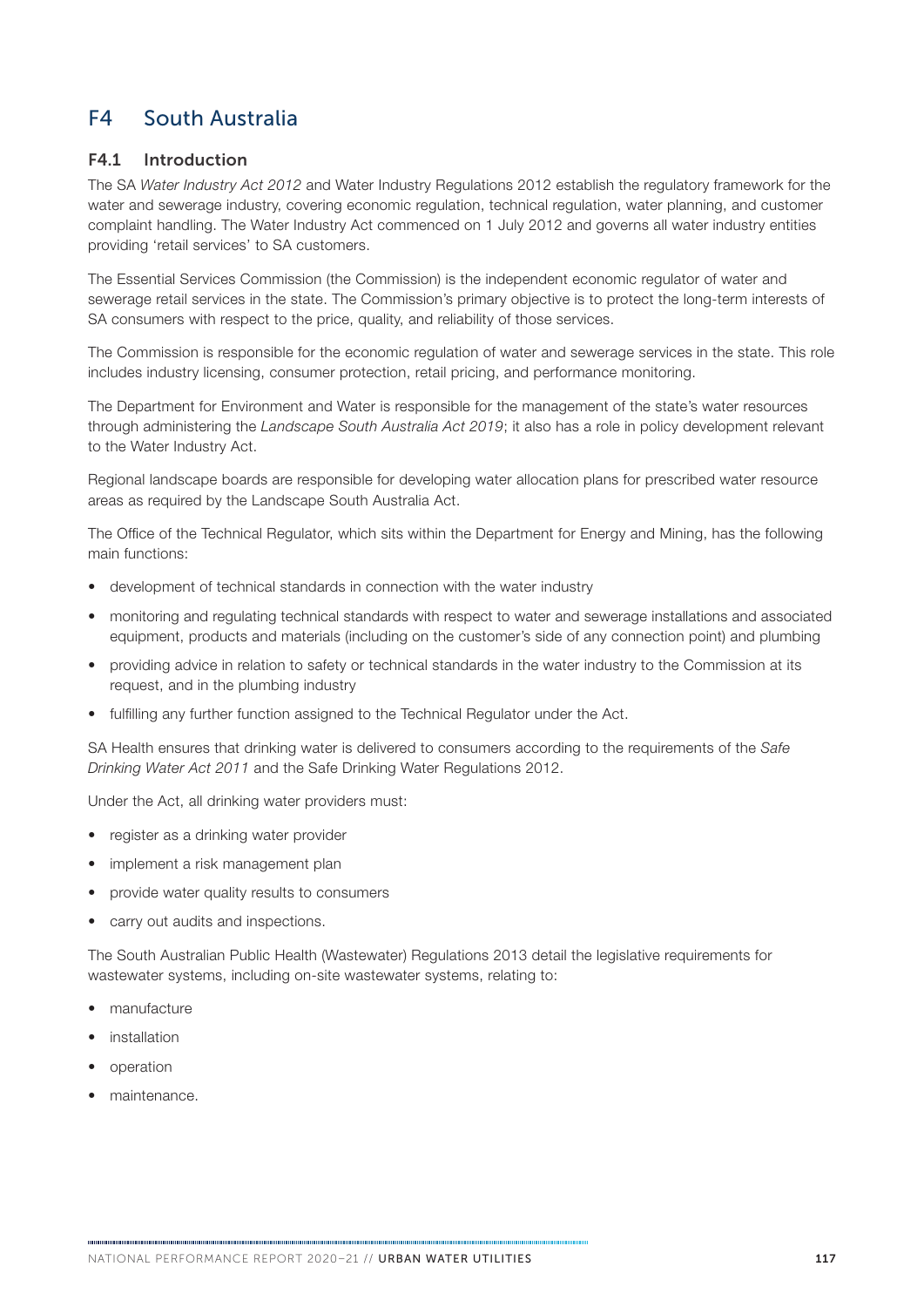Under the *Environment Protection Act 1993*, the SA Environment Protection Authority licences:

- 'wastewater treatment facilities' designed to treat waste for more than 1,000 persons per day outside water protection areas
- 'wastewater treatment facilities' designed to treat waste for more than more than 100 persons per day inside water protection areas
- works that involve the discharge of treated or untreated sewage to marine waters.

# F4.2 Water utilities in South Australia

Any person or entity providing 'water retail services' to SA customers is required to be licensed by the Commission. The Commission has determined separate regulatory obligations for major retailers (those providing retail services to 50,000 or more connections) and other retailers (with less than 50,000 connections). SA Water Corporation is the only major retailer in SA, and there are currently 66 other retailers (mainly council-run operations).

SA Water Corporation is a government entity and, as the state's main supplier of urban water, is required to deliver, monitor, and report on its primary functions concerning:

- supply of water by reticulated systems
- storage, treatment and supply of bulk water
- removal and treatment of wastewater.

SA Water Corporation provides drinking water to approximately 822,200 connections, servicing around 99% of the state's drinking water customers. SA Water Corporation also provides sewerage services to approximately 642,200 connections, servicing around 87% of the state's sewerage customers.

# F4.3 Operation of water utilities

Section 35 of the Water Industry Act empowers the Commission to make a determination under the SA *Essential Services Commission Act 2002*, regulating prices, conditions relating to prices and price-fixing factors for water retail services.

The Commission made its final revenue determination for the *South Australian Water Corporation Act 1994* in June 2020, setting maximum allowed revenues for drinking water and sewerage retail services for the 4-year period from 1 July 2020 to 30 June 2024. SA Water Corporation and the South Australian Government are responsible for setting specific prices (such as supply and usage charges for residential and non-residential customers); however, those prices must comply with the Commission's allowed revenues.

A different, proportional approach to price regulation has been applied to other water retailers through a combination of pricing principles and a price-monitoring framework.

Pursuant to Part 4 of the Essential Services Commission Act, the Commission is empowered to make industry codes and rules regulating the conduct or operations of a regulated industry or regulated entities. The Commission has devised a Water Retail Code for major retailers that sets out the minimum requirements to be complied with by SA Water Corporation when dealing with its customers, and it includes obligations relating to customer connections and the quality, safety, and reliability of water and sewerage supply. SA Water Corporation is required to meet several operational service standards relating to customer service, service interruptions, and new connections.

A similar code has been devised for other retailers, but there are currently no service standards.

# F4.4 Performance reporting

The Commission produces annual regulatory performance reports on the water and sewerage industry. The report covers customer service, financial assistance offered by retailers to customers, infrastructure reliability, and financial performance.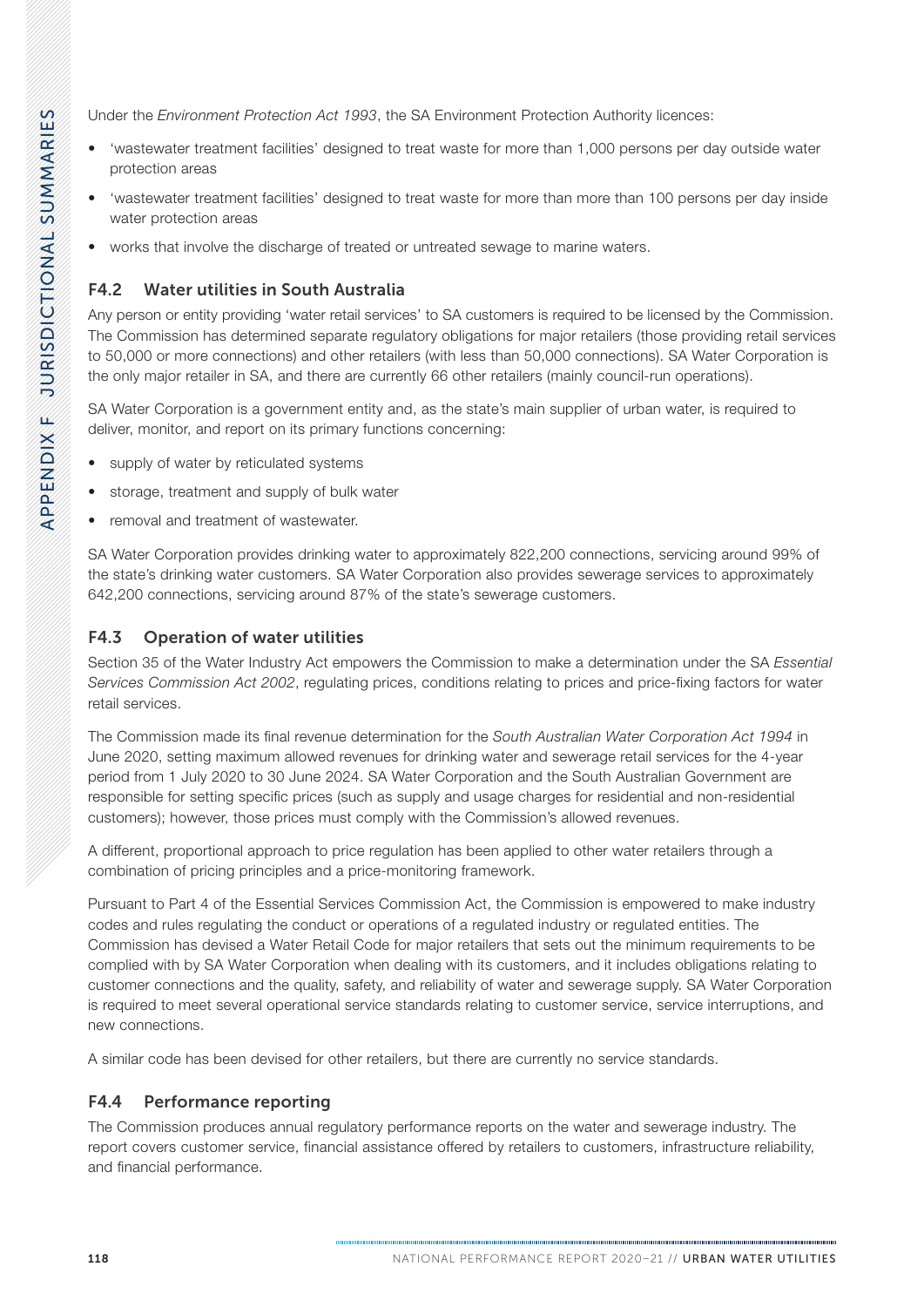SA Water Corporation reports against customer service and water quality indicators in its annual report. The indicators include:

- compliance with the Australian Drinking Water Guidelines 2011
- the Water Quality Management Index
- compliance with water and sewerage services targets
- the Incident Response Index.

# F5 Tasmania

#### F5. Introduction

The key piece of legislation governing the water and sewerage industry is the Tasmanian *Water and Sewerage Industry Act 2008* (the Industry Act). The Industry Act requires any persons or entities owning and/or operating water and/or sewerage infrastructure, or supplying water and/or sewerage services to others, to be licensed, unless exempted.

The Tasmanian Water and Sewerage Corporation Pty Ltd (TasWater) is the only licensed water utility in the state.

Industry regulators for the sector are the Tasmanian Economic Regulator (TER), responsible for licensing, price regulation, and service standards; the Director, Environment Protection Authority (EPA) Tasmania, responsible for regulating wastewater treatment plants; the Director of Public Health, responsible for regulating water quality and fluoridation; and the Secretary of the Tasmanian Department of Primary Industries, Parks, Water and  $Environment^{16}$ , responsible for water licence allocations and regulating dam safety.

In addition to the Industry Act, regulatory requirements are imposed by Tasmanian legislation including the *Environmental Management and Pollution Control Act 1994*, the *Public Health Act 1997* and the Water Management (Safety of Dams) Regulations 2015.

#### F5.2 Water utilities in Tasmania

Since 1 July 2013, TasWater has owned, controlled, and operated water supply and sewerage systems in Tasmania. As the only licensed water utility in the state, TasWater manages all aspects of the water supply chain, from dams and reservoirs to customer property connections, and from customer sewer connections to wastewater treatment and disposal.

The licensing requirements place several regulatory obligations on TasWater through reference to various regulatory instruments such as codes and guidelines, as well as requiring the preparation of management plans in relation to matters such as asset and emergency management and compliance.

TasWater's objectives, as prescribed by the *Water and Sewerage Corporation Act 2012*, are to:

- efficiently provide water and sewerage functions in Tasmania
- encourage water conservation, the demand management of water and the reuse of water on an economic and commercial basis
- be a successful business and, to this end:
	- − operate its activities in accordance with good commercial practice
	- − deliver sustainable returns to its members
	- − deliver water and sewerage services to customers in the most cost-efficient manner.

TasWater is owned by Tasmania's 29 councils, with the Tasmanian Government also becoming a shareholder in early 2019.

<sup>16</sup> On 1 December 2021, the Tasmanian Department of Primary Industries, Parks, Water and Environment changed its name to the Department of Natural Resources and Environment Tasmania.

NATIONAL PERFORMANCE REPORT 2020-21 // URBAN WATER UTILITIES 119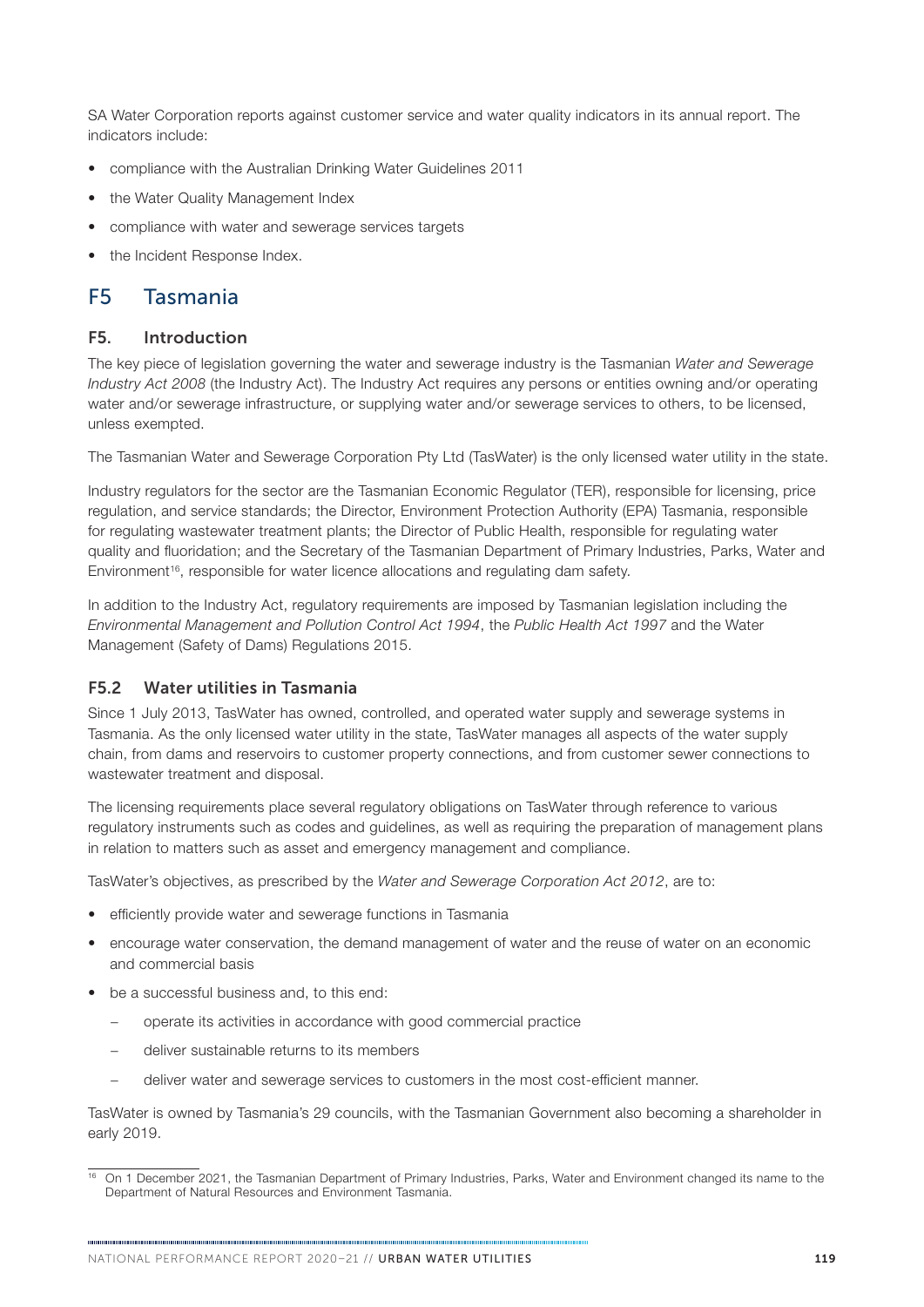# F5.3 Operation of water utilities

TasWater is subject to various economic, environmental, public health and customer service regulatory requirements.

The economic regulatory framework, established under the Industry Act, is focused on ensuring competitive market outcomes from the sector in relation to both price and service, ensuring the financial sustainability of the water and sewerage industry, and providing sufficient funding for capital expenditure to improve compliance with regulatory obligations and ensure operational efficiencies.

EPA Tasmania administers and enforces the provisions of the Environmental Management and Pollution Control Act, which is principally concerned with the prevention, reduction, and remediation of environmental harm. The Director of Public Health is responsible for drinking water quality and safety through the application of drinking water quality quidelines and for the fluoridation of drinking water through the application of a code of practice. The Dam Safety Regulator monitors TasWater's performance against its dam safety regulatory obligations and guideline requirements to ensure that the dams TasWater is responsible for do not pose an unacceptable level of risk to the public.

Independent regulation of water and sewerage prices in Tasmania commenced on 1 July 2012.

Price reform of the industry is designed to transition customers to a single set of tariffs across the whole state by the statutory due date of 1 July 2020 (that is, customers are required to be paying the same price for the same service by this date). However, at the end of 2020–21, a small number of customers are still to be transitioned to consistent pricing. Price reform has also introduced 2-part pricing for water (a fixed charge based on the size of the connection and a variable charge reflecting metered water consumption) and sewerage charges based on the assessed equivalent tenements (that is, the estimated demand placed on the system) of each property.

# F5.4 Performance reporting

One of the TER's functions is to monitor and report on the state of the Tasmanian water and sewerage industry.<sup>17</sup> The performance indicators reported upon are based on the National Performance Reporting (NPR) Framework with some additional Tasmanian based measures, as set out in the TER's *Tasmanian Water and Sewerage Industry Performance and Information Reporting Guideline*.

TasWater is required to carry out regular independent audits (performance appraisals) to assess:

- its compliance with, and the adequacy of, its management and compliance plans
- the quality, reliability, and conformity of its regulatory information, including performance information.

Independent audits of TasWater's performance indicators are conducted at least once every 3 years as required by the NPR Audit Handbook. As a result, TasWater's performance indicators are audited in 3 tranches over a 3-year period. The tranche 1 audit was conducted in 2019–20, tranche 2 in 2020–21, and tranche 3 in 2021–22.

The TER's approach to regulatory reporting is set out in its *Regulatory Reporting Guideline Version 5*. Its approach to managing noncompliance is outlined in its *Compliance Enforcement Policy Version 3*.

# F6 Queensland

# F6.1 Introduction

Regulation of the urban water sector is undertaken by a number of Queensland Government departments with the aim of providing communities with access to safe and reliable water and sewerage services and ensuring efficient business operations, efficient water use, water security, protection of the environment, competition, and the prevention of monopoly pricing.

<sup>&</sup>lt;sup>17</sup> The TER's annual water and sewerage state of the industry reports are available from [www.economicregulator.tas.gov.au.](http://www.economicregulator.tas.gov.au)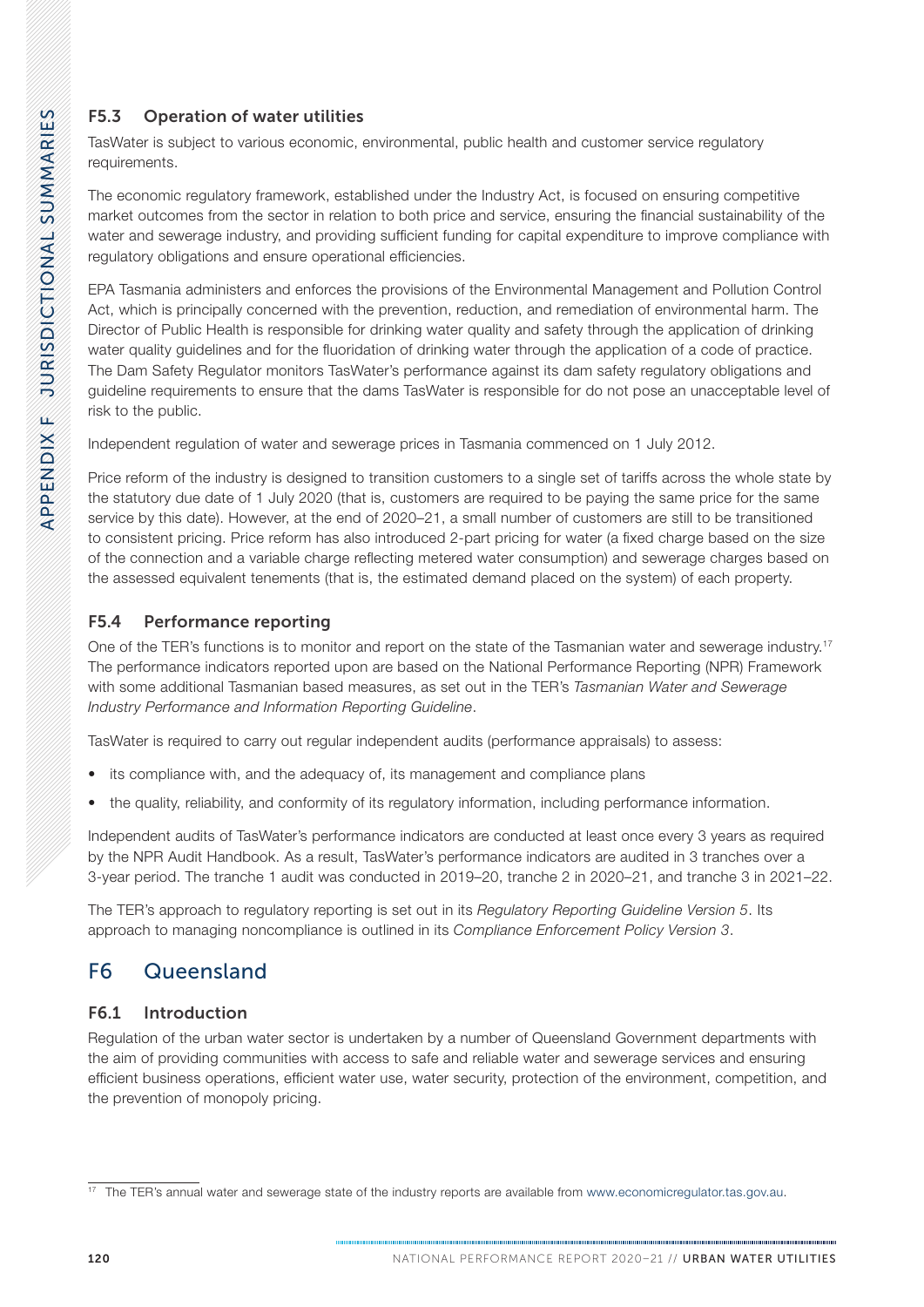#### F6.2 Water utilities in Queensland

There are 192 registered service providers in Queensland. Most are private entities and water boards that supply non-potable water for irrigation, commercial or stock and domestic purposes.

Drinking water services are provided to communities by:

- 4 bulk water entities (Seqwater, SunWater, Gladstone and Mount Isa Water Board)
- 2 distributor-retailers in South East Queensland (SEQ) (Urban Utilities, Unitywater)
- 3 local governments in SEQ (City of Gold Coast, Logan City Council and Redland City Council)
- 66 local governments outside SEQ
- 8 private providers.

Despite the large number of drinking water service providers, 95% of connected properties receive water and sewerage services from the 22 service providers that report for the National Performance Reporting Framework. The remaining 5% of connected properties receive services from 62 small and very small service providers. In general, the communities these providers supply services to are very small and often geographically isolated.

This variation in scale means that there are significant differences in capacity and capability across the urban water sector in Queensland.

In addition to drinking water and sewerage service provision, there are 173 registered recycled water schemes in Queensland. Most of these schemes are managed by a local government (although a small number of recycled water schemes are run by a private entity).

#### F6.3 Operation of water utilities

Water and sewerage service provision is regulated by the *Water Supply (Safety and Reliability) Act 2008* (Water Supply Act). The purpose of the Water Supply Act is to provide for the safety and reliability of water supply across Queensland. The Department of Regional Development, Manufacturing and Water (RDMW) is the water supply regulator under Water Supply Act.

The powers and obligations for service provision, performance reporting, drinking water management, and recycled water management apply to registered service providers according to the services provided.

To protect public health, RDMW closely monitors and regulates drinking water in Queensland.

Drinking water service providers are required to have an approved drinking water quality management plan and must comply with the plan and any conditions placed upon the plan. Water quality monitoring and reporting are integral components of the plan. Drinking water service providers are responsible for ensuring the safe supply of drinking water to the community and managing incidents that compromise drinking water quality.

The *Public Health Act 2005* and the Public Health Regulation 2018 include provisions relating to drinking water quality. As the administrator of the Public Health Act and the Public Health Regulation, Queensland Health has:

- set specific standards for drinking water quality in the Public Health Regulation
- the power to respond when drinking water supplied by a provider may present a risk to public health or be considered unsafe.

In addition to these provisions, Queensland Bulk Water Supply Authority (Seqwater) also has specific powers and obligations under the *Water Act 2000*, and SEQ services providers (Urban Utilities, Unitywater, City of Gold Coast, Logan City Council and Redland City Council) have powers and obligations under the *South-East Queensland Water (Distribution and Retail Restructuring) Act 2009*.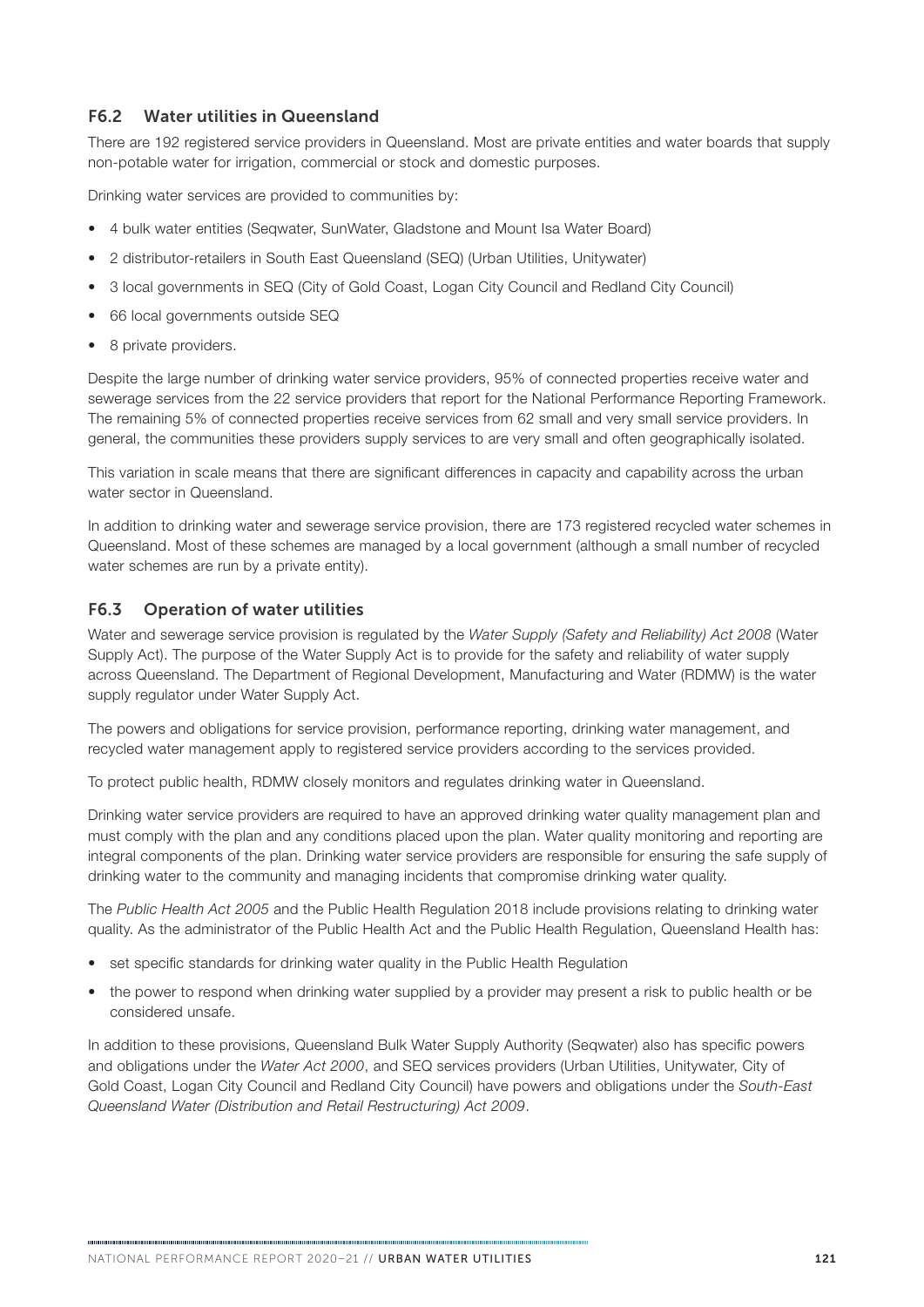Other Acts that regulate one or more aspects of service provision include the:

- *Water Act 2000* (managed by RDMW)
- *Public Health Act 2005* (managed by Queensland Health)
- *Water Fluoridation Act 2008* (managed by Queensland Health)
- *Environmental Protection Act 1994* (managed by the Department of Environment and Science)
- *Local Government Act 2009* (managed by the Department of State Development, Infrastructure, Local Government and Planning)
- *Planning Act 2016* (managed by the Department of State Development, Infrastructure, Local Government and Planning)
- *Plumbing and Drainage Act 2018* (managed by the Department of Energy and Public Works)
- *Queensland Competition Authority Act 1997* (managed by Queensland Treasury).

### F6.4 Performance reporting

Urban water service providers are required to report on their performance under the Queensland Government Key Performance Indicator (KPI) Framework in the Water Supply Act. The KPI Framework captures almost all drinking water and sewerage service providers in Queensland and requires them to monitor and report on key performance indicators and publish an annual performance report. Larger providers (those with over 10,000 connections) are also required to report for the National Performance Reporting framework.

# F7 Victoria

### F7.1 Introduction

The Victorian Department of Environment, Land, Water and Planning (DELWP) has overall governance oversight, on behalf of the Victorian Minister for Water, for the establishment of water utilities and their performance in this state. This responsibility pertains to certain aspects of water utility performance and is also shared with the Victorian departments of Treasury and Finance (DTF, regarding business financial risks), Health (DH, regarding water quality), the Victorian Environment Protection Authority (EPA, regarding environmental performance), and the Essential Services Commission (ESC, regarding price regulation and service standards).

Reporting and compliance obligations are imposed by Victorian legislation including the *Water Act 1989*, the *Water Industry Act 1994*, the *Financial Management Act 1994*, the *Safe Drinking Water Act 2003*, and the *Environment Protection Act 1970*. In addition, regulatory instruments such as the Statement of Obligations (2015), the Water Industry Regulatory Order 2014, and the State Environment Protection Policy (SEPP) (Waters of Victoria) also impose some compliance and reporting obligations.

#### F7.2 Establishment of water utilities

The Victorian water sector is made up of 19 water utilities<sup>18</sup> constituted under the Victorian Water Act. The key aspects of the frameworks governing drinking water quality, environmental protection, price regulation, and consumer protection are the same across all 19 water utilities.

Under section 4I of the Water Industry Act, water utilities are subject to statements of obligations, issued by the Minister for Water following consultation with the Treasurer and the ESC, that impose obligations in relation to the performance of their functions and the exercise of their powers.

<sup>&</sup>lt;sup>18</sup> From 1 July 2021, following the end of the reporting period, there are 18 water utilities in Victoria due to the formation of Greater Western Water from City West Water and Western Water.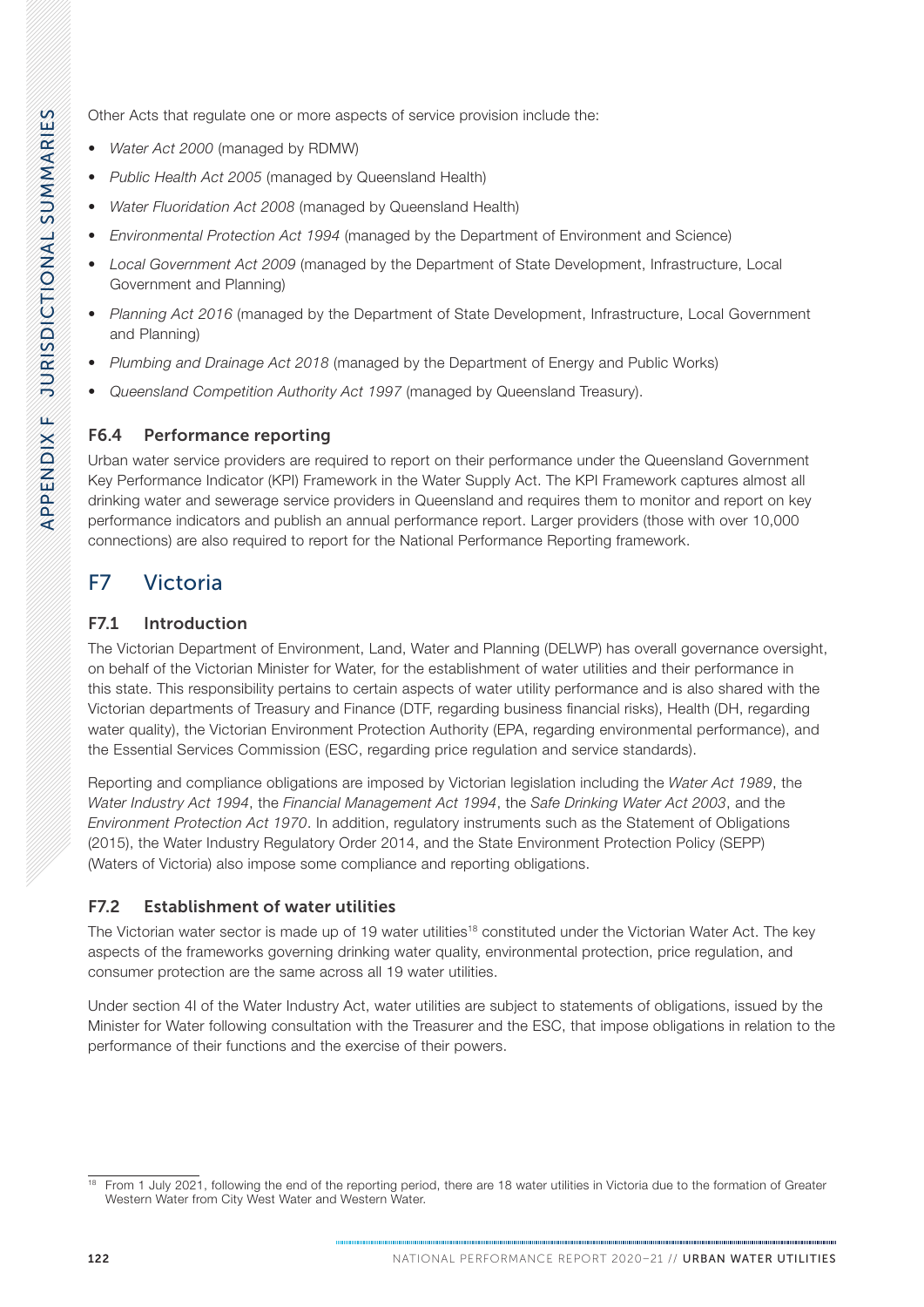### F7.3 Operation of water utilities

Apart from DELWP, 4 other agencies jointly oversee the regulation of water utility operation in Victoria.

The DTF oversees governance of the water utilities' proposed strategic directions and business management activities in terms of their potential for financial risk to the utility and its implications for the Victorian Government, focusing on the state's budget, net debt position, and credit rating.

The DH oversees governance of water quality under the Safe Drinking Water Act and the Safe Drinking Water Regulations 2005. This provides a framework for drinking water quality that includes risk management obligations, a set of standards for key water quality parameters, and information disclosure requirements for water utilities. The Regulations establish an auditing framework.<sup>19</sup> Under the legislation, the DH is required to publish an annual water quality report that is tabled in parliament by the Victorian Minister for Health.

The EPA regulates the environmental performance of the water utilities, particularly as it relates to treated wastewater quality, through a corporate licence (previously, each wastewater treatment plant was licensed). The level of wastewater treatment required usually depends on the type of waterway into which the treated wastewater is discharged. Under the licence provisions, water utilities must regularly sample and monitor wastewater quality and advise the EPA if there are specific incidents of non-compliance. A corporate licence also includes a requirement to submit an annual performance statement to the EPA.

Most wastewater treatment plants operated by the water utilities are subject to the SEPP (Waters of Victoria) schedules, which are developed and administered by the EPA. The schedules require wastewater treatment plant operators to ensure that the sustainable reuse of treated effluent and biosolids is maximised wherever possible.

Water utilities are also subject to EPA works approval permits before construction of new treatment plants or major alterations can begin.

The ESC is responsible for price regulation and setting service standards for water services in Victoria under Part 1A of the Water Industry Act, the *Essential Services Commission Act 2001* and the Water Industry Regulatory Order. The legislative framework provides the ESC with powers and functions to:

- make price determinations
- regulate standards and conditions of service and supply
- require regulated businesses to provide information.

#### F7.4 Water utilities in Victoria

The Victorian Government owns all 19 water utilities in the state. There are 4 water utilities in metropolitan Melbourne: Melbourne Water, City West Water, South East Water Ltd, and Yarra Valley Water Corporation. The 3 retailers (City West Water, South East Water Ltd, and Yarra Valley Water Corporation) deliver retail water supply and sewerage services to customers in the Melbourne metropolitan area. The 3 retailers also provide some localised sewerage services to their customers not connected to the Melbourne sewerage network.

Melbourne Water provides bulk water and bulk sewerage services in the Melbourne metropolitan area and manages rivers, creeks, and major drainage systems in the Port Phillip and Westernport regions. Melbourne Water also controls the catchment for most of its supply.

Outside Melbourne, 13 regional urban water utilities provide water and sewerage services (Barwon Water, Central Gippsland Water, Central Highlands Water, Coliban Water, East Gippsland Water, Goulburn Valley Water, GWMWater (Grampians Wimmera Mallee Water), Lower Murray Water, North East Water, South Gippsland Water, Wannon Water, Western Water<sup>20</sup>, and Westernport Water).

<sup>&</sup>lt;sup>19</sup> Details of the drinking water regulatory framework, the audit arrangements and the annual drinking water quality report are available at <https://www.health.vic.gov.au/water/drinking-water-quality-annual-reports>.

<sup>&</sup>lt;sup>20</sup> While Western Water provides its own bulk and retail services, it also draws on Melbourne Water's bulk water services, as do Barwon Water, Central Gippsland Water, South Gippsland Water and Westernport Water.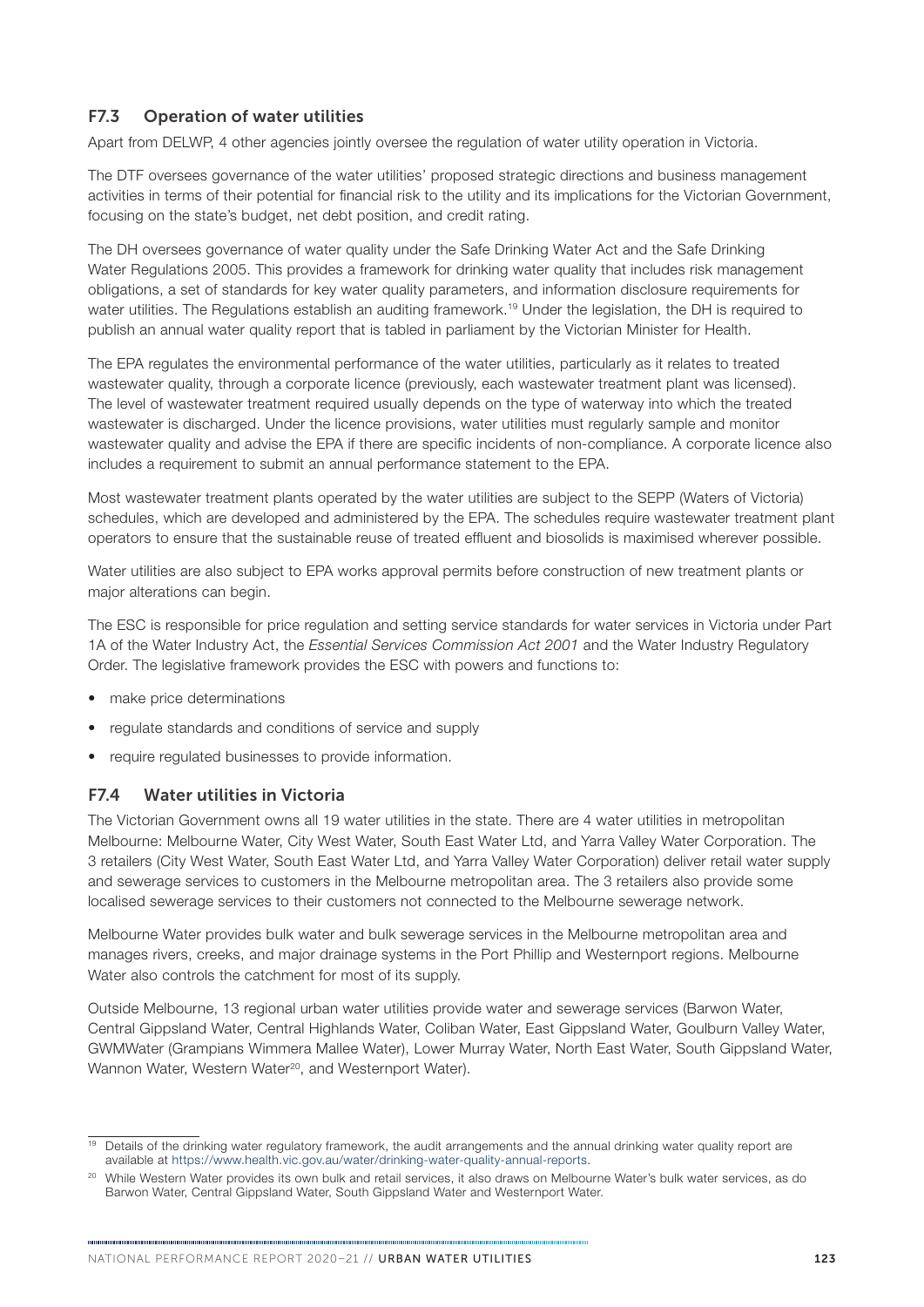Lower Murray Water also provides rural water services such as irrigation and stock and domestic supplies. GWMWater and Coliban Water also provide a piped rural water service for stock and domestic use.

Additionally, 2 rural water utilities (Goulburn–Murray Water and Southern Rural Water) provide irrigation and rural water services.

Most water utilities in regional Victoria have their own bulk water supplies. Goulburn–Murray Water, Southern Rural Water, and GWMWater also provide both bulk and retail services.

Although owned by the Victorian Government, all 19 water utilities act as stand-alone entities and are responsible for their own management and performance. Each water utility has a chairperson and a board of directors appointed by the Minister for Water. The board has a range of responsibilities, including:

- setting the entity's strategic direction and steering the entity
- setting objectives and performance targets
- ensuring compliance with legislation and government policy.

Public sector directors must comply with the statutory directors' duties in the Victorian *Public Administration Act 2004*, the Directors' Code of Conduct, and common law directors' duties. In addition, directors of water utilities must also comply with requirements as set out in the Water Act.

Each water utility's board appoints a managing director who is responsible for the day-to-day management of the water utility under delegation from the board.

Each managing director sits on the board and is the primary link between the board and the water utility's management and staff. The managing directors are responsible for communicating board priorities and policies to management and staff and for presenting reports, submissions and budgets to the board. The board of each water utility reports to the Minister for Water via DELWP. In turn, the Minister for Water is responsible for reporting to parliament on the performance of each water utility. To assist with the management of the water industry, the Minister for Water is supported by the Water and Catchments Group within DELWP.

The Financial Management Act is the principal legislation governing financial reporting by water utilities. The Victorian Minister for Finance (through DTF) issues financial reporting directions under the Financial Management Act for the preparation of annual reports. The Minister for Water issues ministerial reporting directions to water utilities for performance reporting and other specific reporting requirements as part of their annual reports. DELWP is responsible for reviewing the annual reports of the water utilities and advising the Minister for Water on tabling the reports in parliament.

The Victorian Auditor-General's Office is responsible for auditing the annual financial statements and performance reports of water utilities. Some data reported in the NPR for Victorian water utilities are either taken directly from the published annual reports or derived from the annual reports.

In accordance with the Water Act, each water utility must submit an annual corporate plan that provides a statement of corporate intent, lists expected activities, and provides a financial forecast for the following 5 years. The Minister for Water (through DELWP) issues guidelines to the water utilities for the preparation of the corporate plans. DELWP and DTF are responsible for reviewing the corporate plans (and business cases for major capital projects above a threshold value) and for advising the Minister for Water and the Treasurer, respectively.

Price submissions (previously called water plans) are generally required every 5 years.<sup>21</sup> They include details about proposed revenue requirements and tariffs and pricing structures and are assessed by the Essential Services Commission. The process requires extensive customer engagement by the water utilities and the ESC.

<sup>21</sup> Goulburn–Murray Water's price determination came into effect on 1 July 2020 for a 4-year period, and North East Water's 8-year price determination will be in place until 30 June 2026.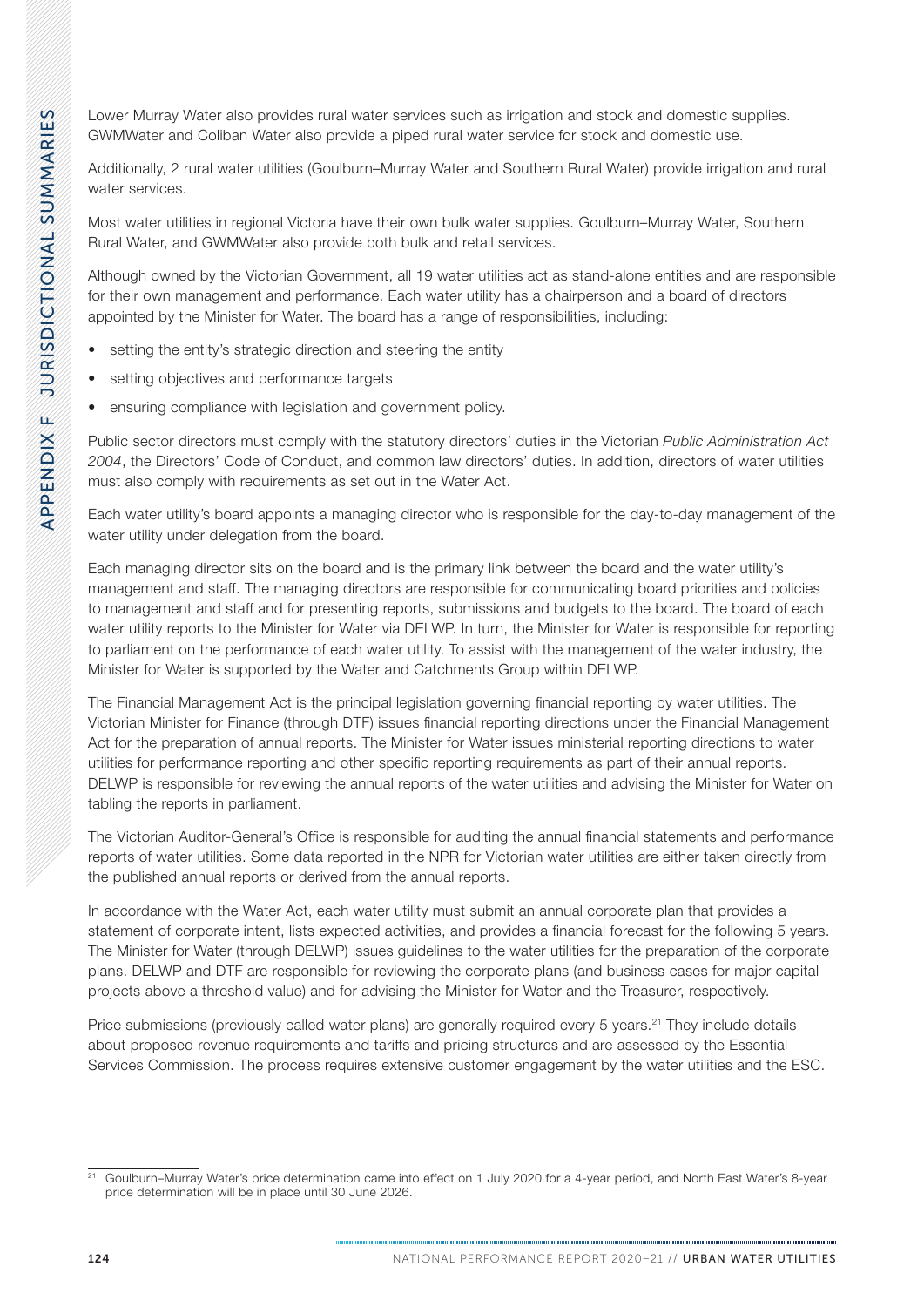#### F7.5 Performance reporting

One of the ESC's regulatory functions is to monitor and report publicly on the performance of the Victorian water utilities. The ESC's annual water performance reports are available on its website [\(www.esc.vic.gov.au/Water/](http://www.esc.vic.gov.au/Water/Performance-reports/) [Performance-reports/](http://www.esc.vic.gov.au/Water/Performance-reports/)).

Under the Water Industry Regulatory Order, the ESC has the function of auditing:

- the compliance of a regulated water utility with the standards and conditions of service and supply specified by the ESC in any code or set out in the utility's price determination, and the systems and processes established by the water utility to ensure such compliance
- the reliability and quality of information reported by a water utility to the ESC, and the conformity of that information with any specification issued by the ESC
- the compliance of a water utility with asset management obligations imposed in any statement of obligations issued to it.

The annual audits are an important element of the regulatory framework. They verify that the information collected and reported by water utilities is accurate and reliable and provide evidence to customers and other stakeholders that regulatory obligations are being complied with. Most Victorian data reported in the NPRs are audited under those arrangements.

The audit approach is set out in the ESC's guideline for approving, conducting, and reporting audits, which is available from the ESC's website ([www.esc.vic.gov.au/Water/Codes-and-Guidelines](http://www.esc.vic.gov.au/Water/Codes-and-Guidelines)).

# F8 Western Australia

#### F8.1 Introduction

The WA Department of Water and Environmental Regulation has prime responsibility for water resource policy, planning, management, and regulation, as well as the administration of water entitlements and water rights within the state. The reporting of water utility performance is the responsibility of the Economic Regulation Authority (ERA); however, the WA Department of Health and the Western Australian Environmental Protection Authority also have some reporting responsibilities.

Reporting and compliance obligations are imposed by Australian Government legislation including the *Corporations Act 2001* and the *Privacy Act 1988*, and by Western Australian legislation including the *Water Services Act 2012*, the *Metropolitan Water Supply, Sewerage and Drainage Act 1909*, the *Health (Miscellaneous Provisions) Act 1911* (which is being replaced by the new *Public Health Act 2016* over the next 3 to 5 years), the *Environmental Protection Act 1986*, and the *Planning and Development Act 2005*.

#### F8.2 Establishment of utilities

In Western Australia's legislative framework, water utilities are referred to as 'water service providers'.

Under the Water Services Act, the ERA is the independent regulator responsible for administering the licensing scheme for water services and for reporting on industry performance. To obtain a licence, a water service provider has to demonstrate that it has the financial and technical capacity to provide the service or services that are to be covered by a licence and that the grant of the licence is not contrary to the public interest.

#### F8.3 Operation of water utilities

The ERA and other agencies jointly oversee the operation of water service providers in Western Australia.

The Department of Health sets standards for drinking water quality and regulates the public health aspects of water supply (both potable and non-potable), pursuant to the Health (Miscellaneous Provisions) Act 1911. The department also supports the Advisory Committee for the Purity of Water, which advises the WA ministers for Health and Water on issues associated with protecting public drinking water. The department has recently introduced new standards that regulate the public health aspects of sewerage services pursuant to the Health (Miscellaneous Provisions) Act.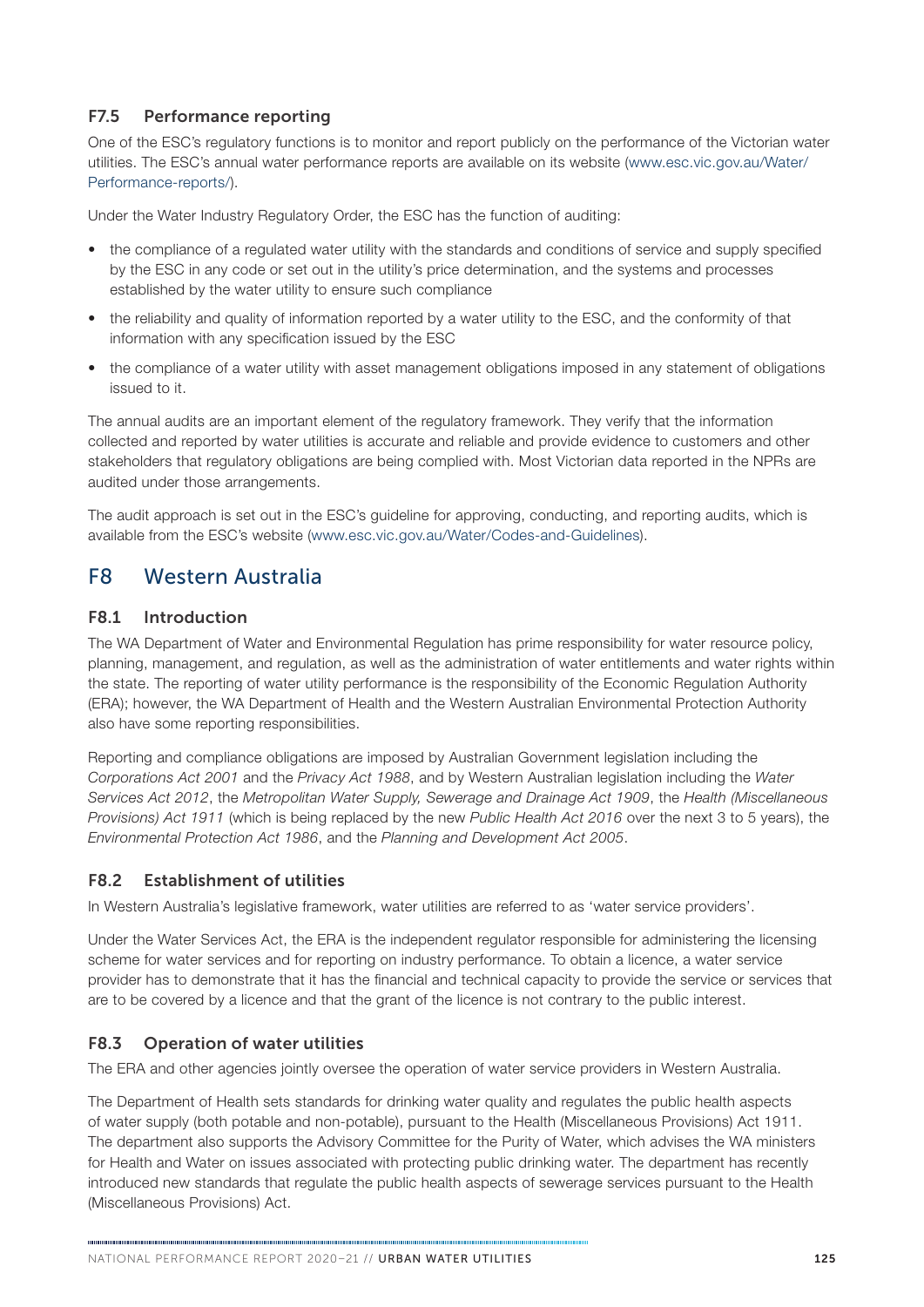The licence terms and conditions for service providers that supply drinking water require them to enter into a memorandum of understanding with the Department of Health for compliance with the health-related criteria in the Australian Drinking Water Guidelines.

The licence terms and conditions for service providers that provide sewerage services to more than 400 connections require them to enter into a memorandum of understanding with the Department of Health for compliance with the required public health standards.

Each memorandum of understanding is reviewed every 3 years, unless agreed otherwise.

The Department of Water and Environmental Regulation's responsibilities include the collection and analysis of water resources information, the protection of water quality and water resources, and water industry planning and policy, management, and regulation. The department also regulates the environmental impacts of water service providers through the Environmental Protection Act. The Act prescribes an environmental registration and licensing scheme, which sets limits on the type and volume of waste that can be discharged from a site. In some circumstances, the water service providers may be required to arrange for audits of their compliance with the conditions attached to their registration and provide a copy of the audit report to the department. The water service providers must notify the department if there is an unauthorised discharge of waste from registered premises.

The Environmental Protection Authority is an independent adviser to the WA Government on a broad range of environmental matters. The functions of the authority include conducting environmental impact assessments, preparing statutory policies for environmental protection, publishing guidelines for managing environmental impacts, and providing strategic advice to the WA Minister for Environment.

The Western Australian Planning Commission, a statutory authority that operates with the support of the Department of Planning, Lands and Heritage, oversees the land-use planning implications of the operations of the water service providers, according to requirements of the Planning and Development Act.

Prices for drinking water and sewerage services provided by the Water Corporation, Bunbury Water Corporation (trading as Aqwest), and Busselton Water Corporation (trading as Busselton Water) are set by the Minister for Water. The WA Government may request the ERA to undertake an independent review of pricing for the water corporations to provide advice to the government (the ERA has carried out 14 inquiries related to water pricing to date). Charges for sewerage services provided by local government authorities are set for each local government area and applied using a formula that depends on the type of property. Prices charged by private water and sewerage service providers are unregulated.

The Water Services Act requires licensees to arrange for an operational audit and a review of asset management system effectiveness at least once every 2 years (or longer, at the ERA's discretion). Independent auditors appointed by the ERA conduct the audit and review. The ERA approves the final audit and review reports, arranges for their publication on its website, and provides a copy of each report to the WA Minister for Water.

The Water Services Code of Conduct (Customer Service Standards) 2018 prescribes the customer service standards applicable to water and sewerage licensees. The Code is administered by the ERA in consultation with the Water Code Consultative Committee comprising representatives from industry, consumer representative organisations and government.

# F8.4 Water utilities in Western Australia

Several water service providers are involved in delivering water supply and sewerage services in Western Australia. This report covers the larger service providers (the Water Corporation, Aqwest, Busselton Water and the City of Kalgoorlie–Boulder). There are other water supply and sewerage services that are delivered by privately owned operators and local government authorities.

The Water Corporation is a government trading enterprise operating under the WA *Water Corporations Act 1995* that provides potable and non-potable water, bulk water, sewerage services, and drainage services to most areas of Western Australia. It also undertakes catchment management activities under delegation from the Department of Water and Environmental Regulation according to an operational agreement for catchment